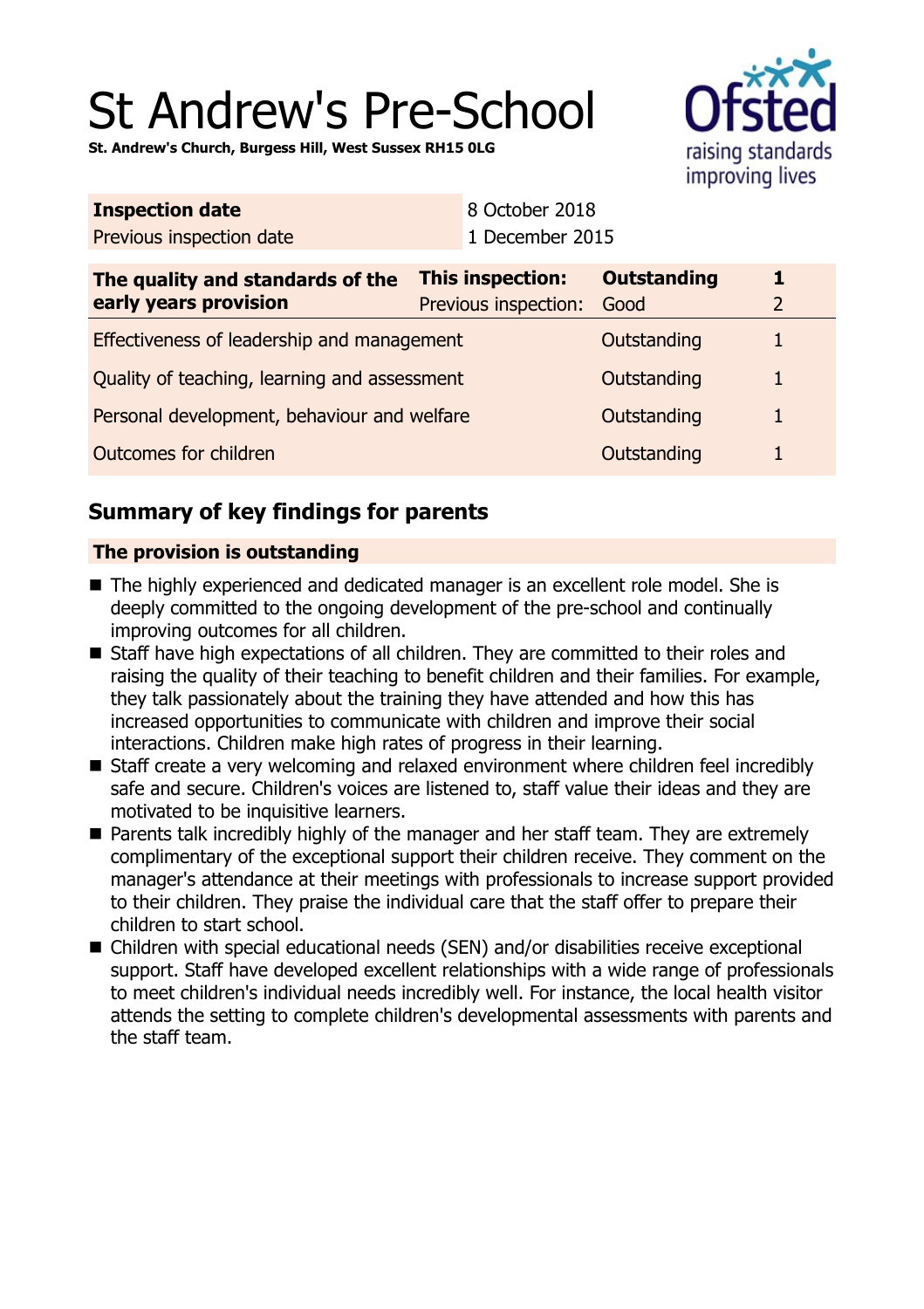## **What the setting needs to do to improve further**

#### **To further improve the quality of the early years provision the provider should:**

■ enhance the inspiring programmes further to offer even more opportunities for children to explore nature and the world around them in the outdoor areas.

#### **Inspection activities**

- $\blacksquare$  The inspector observed children during activities indoors and outdoors.
- $\blacksquare$  The inspector spoke with parents and took account of their views.
- The inspector spoke with children and staff at appropriate times, including looking at children's records and planning.
- $\blacksquare$  The inspector completed a joint observation with the manager.
- $\blacksquare$  The inspector met with the manager and chairperson to look at a range of documentation, including policies and procedures, evaluative planning, staff records, recruitment, training and safeguarding procedures.

**Inspector** Nicola Edwards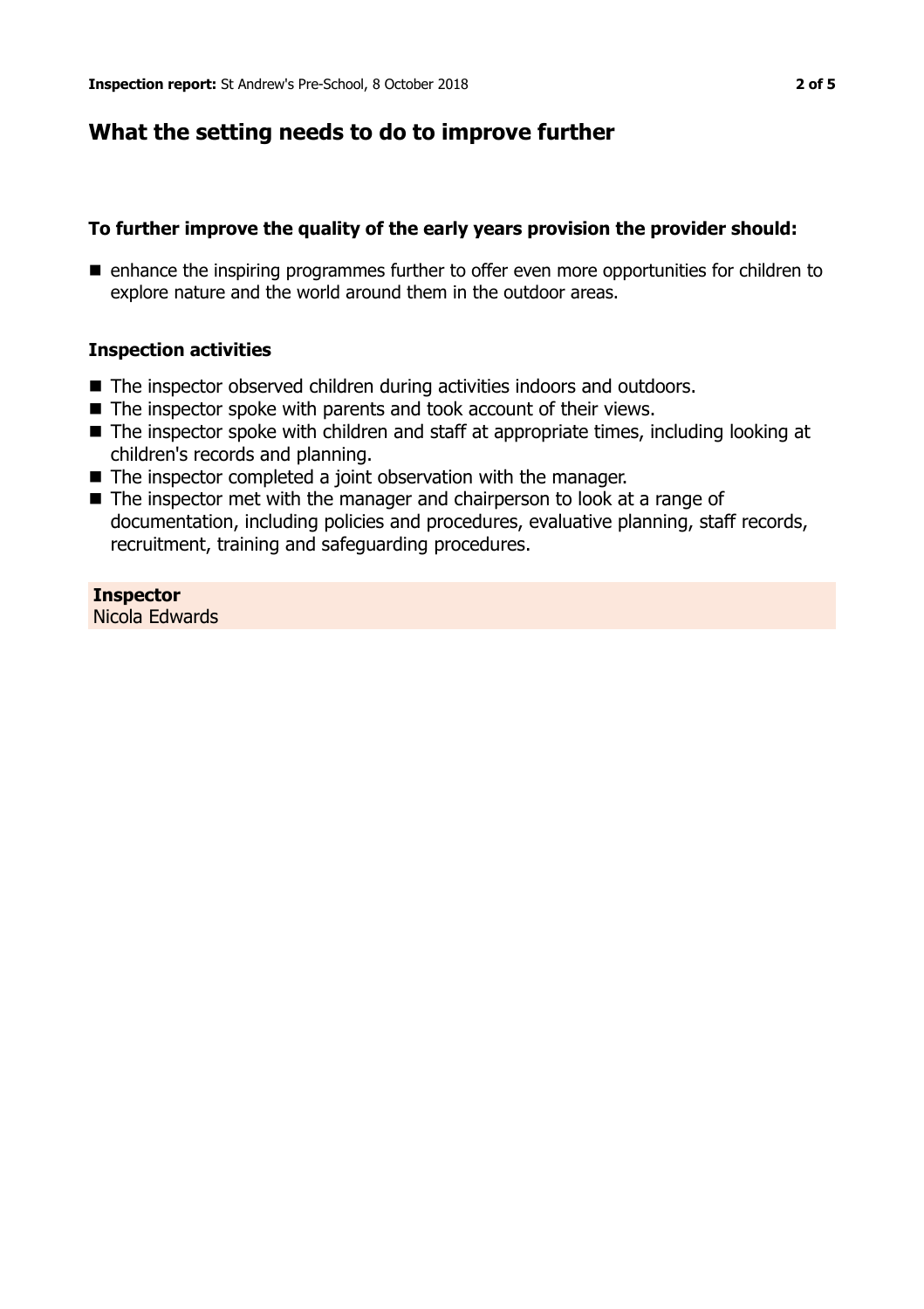## **Inspection findings**

## **Effectiveness of leadership and management is outstanding**

The manager is passionate about improving teaching practice to ensure the best possible outcomes for children. She has developed meticulous systems for self-evaluation, staff supervision and team meetings to ensure the consistent improvement of the pre-school. The staff are supported incredibly well to develop their ongoing professional knowledge and share good practise. Robust systems of recruitment and induction help ensure that all staff have an excellent understanding of their roles and responsibilities. Safeguarding is effective. Staff attend regular training and have an excellent understanding of all aspects of safeguarding. They talk confidently of their responsibilities if they have a concern about a child's safety or well-being. Systems for monitoring the progress of children are exceptional. The manager reviews all children's progress weekly and implements support for staff and children very quickly.

## **Quality of teaching, learning and assessment is outstanding**

A secure key-person system means staff have an excellent understanding of children's interests, abilities and developmental needs. Accurate assessment systems involve children, parents and other professionals. Children are offered superb opportunities to develop their problem-solving skills. For example, some children enthusiastically explore how to use tools to make coloured patterns on construction boards. Others carefully construct sensory puzzles on the lightbox or take turns to help follow a recipe to make their own play dough. Children are excited to learn about animal life cycles. For instance, they carefully monitor duck eggs in their incubator as they hatch, before bathing them and caring for them before returning them to the farm. The manager recognises the need to enhance children's knowledge of nature and the environment even further.

## **Personal development, behaviour and welfare are outstanding**

Children's behaviour is exemplary. Staff offer excellent opportunities for children to develop their social skills. For instance, they are engrossed as they work in small focus groups to play games where they take turns, share and listen carefully. Staff encourage children to persevere and concentrate in all aspects of their routines. For instance, at snack time children carefully select their fruits and vegetables using pincer tools, developing excellent hand control and coordination. Children are visibly happy, very engaged and concentrate for long periods in their chosen play. Children are exceptionally well supported for the next steps in their learning and the transitions to school. The manager has forged excellent partnerships with a large number of local schools.

## **Outcomes for children are outstanding**

All children, including those who have SEN and/or disabilities make excellent progress from their starting points. Children are independent, inquisitive and self-motivated. They develop excellent mathematics skills. For example, they compare the size of apples and pumpkins in the autumn nature tray. Children talk about the concepts of bigger and smaller, shape and colour, before independently placing them in order of size.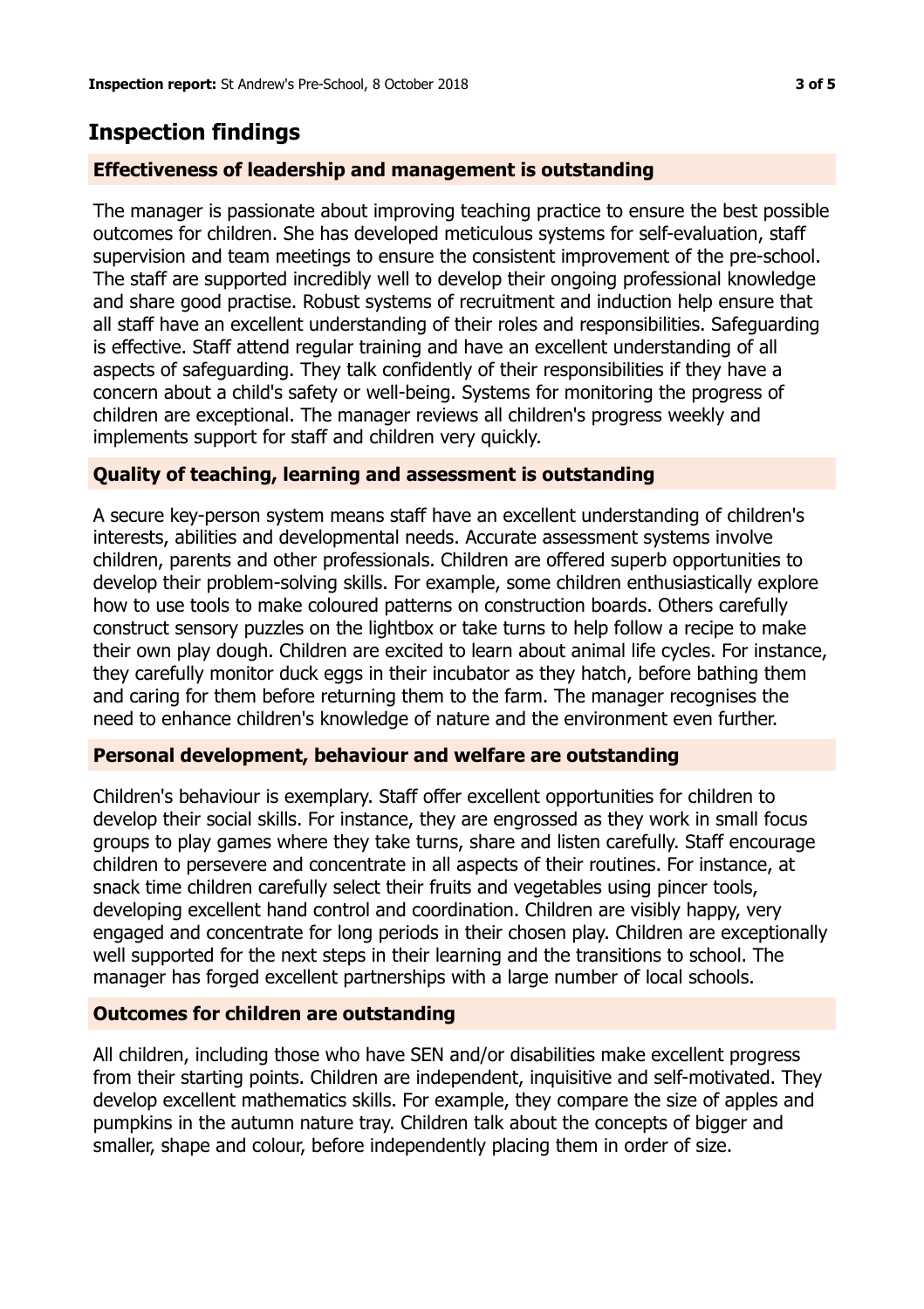## **Setting details**

| Unique reference number                             | 113716                                                                               |  |  |
|-----------------------------------------------------|--------------------------------------------------------------------------------------|--|--|
| <b>Local authority</b>                              | <b>West Sussex</b>                                                                   |  |  |
| <b>Inspection number</b>                            | 10060512                                                                             |  |  |
| <b>Type of provision</b>                            | Full day care                                                                        |  |  |
| <b>Registers</b>                                    | Early Years Register, Compulsory Childcare<br>Register, Voluntary Childcare Register |  |  |
| Day care type                                       | Childcare on non-domestic premises                                                   |  |  |
| Age range of children                               | $2 - 5$                                                                              |  |  |
| <b>Total number of places</b>                       | 85                                                                                   |  |  |
| Number of children on roll                          | 116                                                                                  |  |  |
| Name of registered person                           | St Andrew's (Burgess Hill) Pre-School                                                |  |  |
| <b>Registered person unique</b><br>reference number | RP524331                                                                             |  |  |
| <b>Date of previous inspection</b>                  | 1 December 2015                                                                      |  |  |
| <b>Telephone number</b>                             | 07845 919016                                                                         |  |  |

St Andrew's Pre-School registered in 1992 and operates from two large rooms within a church community centre in a residential area of Burgess Hill, West Sussex. The preschool employs 24 members of staff, of whom, 20 hold an appropriate early years qualification. The pre-school is open term time only. Sessions are on Monday, Wednesday and Thursday from 9am to 3.30pm. Tuesday from 9.30am to 3.30pm and Friday from 9am to 2.30pm. The pre-school provides funded early education for three- and four-yearold children.

This inspection was carried out by Ofsted under sections 49 and 50 of the Childcare Act 2006 on the quality and standards of provision that is registered on the Early Years Register. The registered person must ensure that this provision complies with the statutory framework for children's learning, development and care, known as the early years foundation stage.

Any complaints about the inspection or the report should be made following the procedures set out in the guidance Complaints procedure: raising concerns and making complaints about Ofsted, which is available from Ofsted's website: www.ofsted.gov.uk. If you would like Ofsted to send you a copy of the guidance, please telephone 0300 123 4234, or email [enquiries@ofsted.gov.uk.](mailto:enquiries@ofsted.gov.uk)